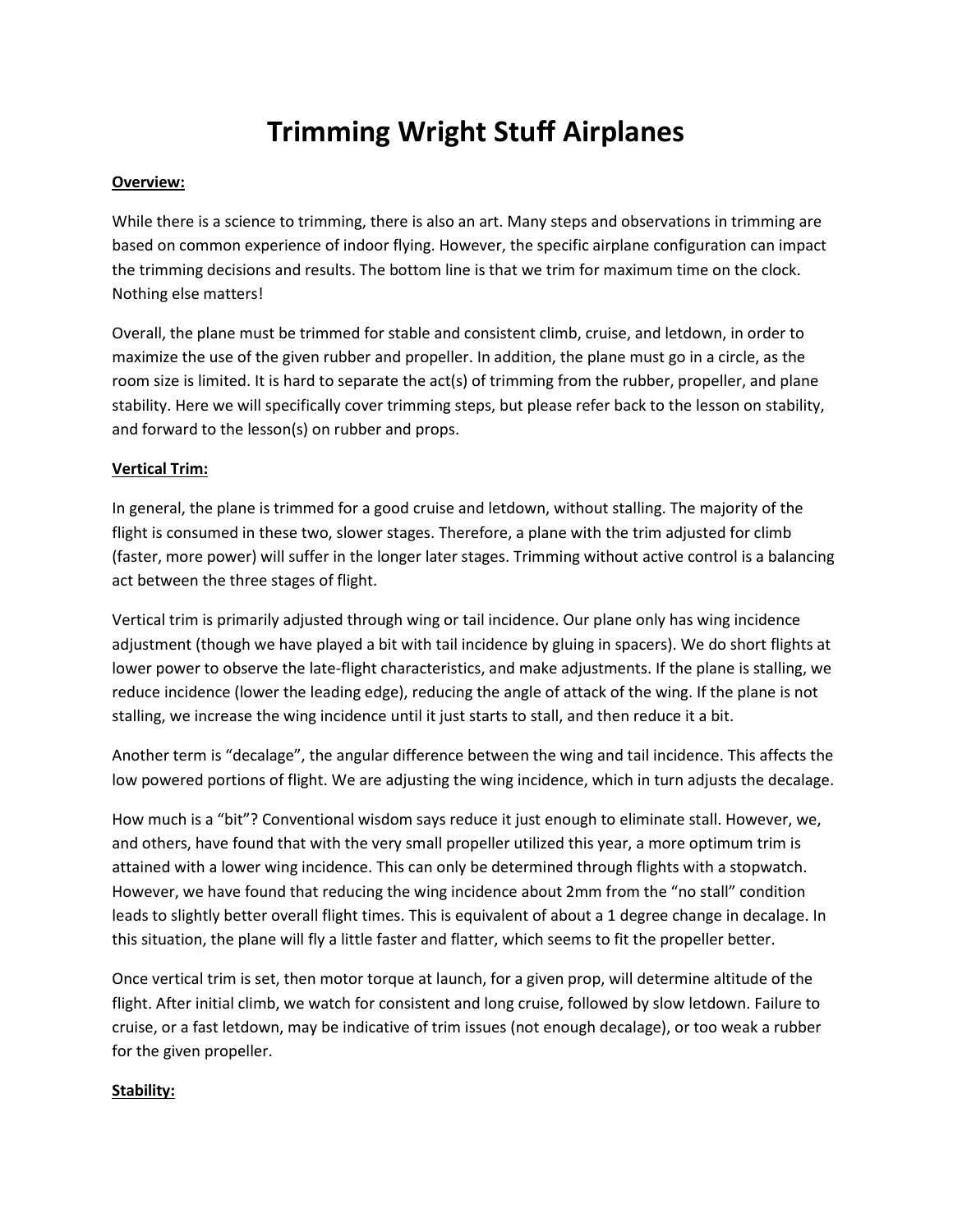We learned in a prior lesson about stability. The more stable a plane, the more forgiving it is of disturbances, whether air pockets or girders. However, increasing stability by moving the CG forward also requires more decalage, which means more drag, and could result in a shorter flight.

If we could guarantee no disturbances, we would set up the plane with neutral stability. However, as we have seen we cannot expect a lack of disturbances. Therefore, we want "sufficient" stability. As a starting point, this can be obtained by looking at the decalage after vertical trimming is completed. IF it is larger than 3 degrees (6mm wing incidence if the tail is flat), then the CG is likely too far forward. If it is less than 1.5 degrees (3mm wing incidence), then the CG is likely too far aft. The only real way to tell is to observe the plane after a disturbance. If a girder strike results in a loss of more than 3-5 feet of altitude, you will likely benefit from more stability. If it hardly drops at all, you will likely benefit from reduced stability.

This highlights another approach to trimming. On could set up a goal decalage by setting the wing incidence, and then move the clay ballast to trim the plane, instead of moving the wing.

# **Circular Flight Path:**

There are a number of factors that contribute to the circular flight path:

- Propeller torque: The propeller torque wants to roll the plane to the left (every action has an equal and opposite reaction). This is the primary reason we want to turn left, because the plane naturally wants to turn left.
- Rudder offset: The rudder offset will turn the plane in part due to the angle the air hits the rudder, but also by presenting the right dihedral plate to the breeze, rolling the plane inward (to the left). Rudder offset is most effective at higher speeds, in the early portion of the flight.
- Stab tilt: The stab lifts, like a wing. A slight stab tilt tot eh outside lifts the rear of the plane not only upward, but also outward, resulting in a left turn. Stab tilt is most effective at lower speeds, in the cruise and letdown.
- Thrust line: A slight left thrust can be added to help turn at high torque. Thrust line has similar impact as rudder offset, but may not cause as much roll from coupling of the dihedral.
- Left Wing Wash In: This is a slight twist built into the wing, intended to counter the roll to the left. The left wing has slightly mort incidence than the right wing
- Left wing length: the left wing is slightly longer than the right, to also help counter the roll to the left.

In general, we start with about  $\frac{y}{2}$  stab tilt, 3 degrees of rudder offset, and 3 degrees of thrustline. In order to counter the rolling of both the propeller torque and the rudder offset coupling to dihedral, we make the left wing slightly longer than the right wing, making the plane want to roll left. This si typically about ½" offset of the wing, making the left wing about 1" longer than the right wing.

If the early portion of the flight is too tight a turn, one must observe the character of the flight. If the left wing is low (rolling in), then increase the wash-in or the left wing length. IF just tight but not terribly rolled in, try decreasing the rudder offset. Note: Excessive rudder offset is a real "drag", as it points the